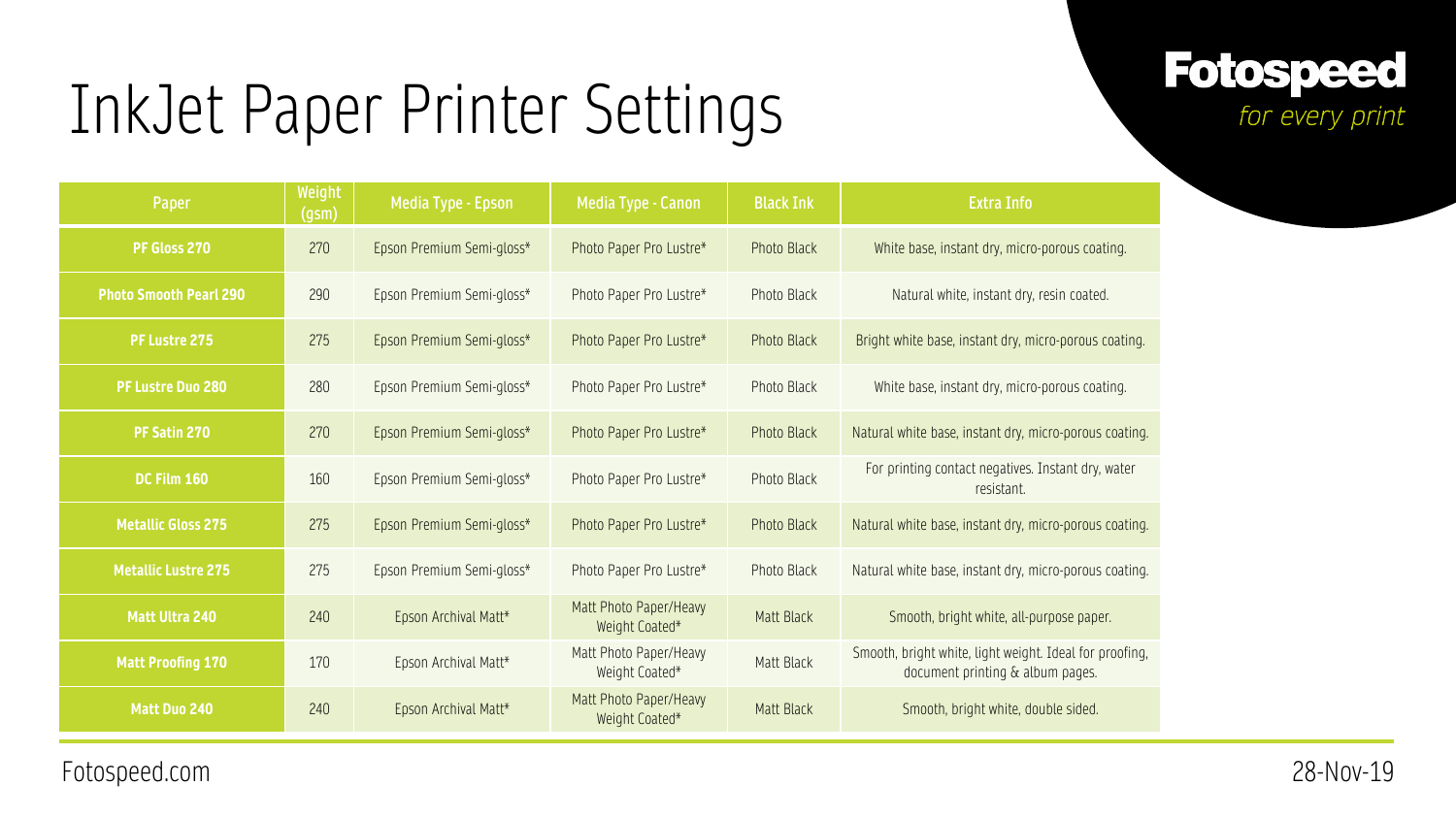**Fotospeed** for every print

| Paper                               | Weight<br>(gsm) | Media Type - Epson        | <b>Media Type - Canon</b>             | <b>Black Ink</b>   | <b>Extra Info</b>                                                                                                        |
|-------------------------------------|-----------------|---------------------------|---------------------------------------|--------------------|--------------------------------------------------------------------------------------------------------------------------|
| <b>Platinum Matt 280</b>            | 280             | Epson Archival Matt*      | Matt Photo Paper/Heavy<br>Weight Art* | <b>Matt Black</b>  | 100% acid free, natural white base, high ink receiving<br>layer, high D-MAX, wide colour gamut.                          |
| <b>Legacy Gloss 325</b>             | 325             | Epson Premium Semi-gloss* | Photo Paper Pro Lustre*               | <b>Photo Black</b> | 100% cotton, Acid and OBA free, Wide colour gamut,<br>Natural white base.                                                |
| <b>Platinum Gloss Art Fibre 300</b> | 300             | Epson Premium Semi-gloss* | Photo Paper Pro Lustre*               | <b>Photo Black</b> | 100% alpha-cellulose, made from pure pulp, wide tonal<br>range.                                                          |
| <b>Platinum Baryta 300</b>          | 300             | Epson Premium Semi-gloss* | Photo Paper Pro Lustre*               | Photo Black        | 100% acid free, natural white base, micro-porous ink<br>receiving layer which high D-MAX & wide colour gamut.            |
| <b>Platinum Etching 285</b>         | 285             | Epson Archival Matt*      | Matt Photo Paper/Heavy<br>Weight Art* | <b>Matt Black</b>  | 100% acid free, textured surface, natural white base,<br>high ink receiving layer. 25% cotton, 75% alpha-<br>cellulose.  |
| <b>Smooth Cotton 300</b>            | 300             | Epson Archival Matt*      | Matt Photo Paper/Heavy<br>Weight Art* | <b>Matt Black</b>  | 100% cotton, pH neutral, ultra-smooth surface.                                                                           |
| <b>High White Smooth 315</b>        | 315             | Epson Archival Matt*      | Matt Photo Paper/Heavy<br>Weight Art* | <b>Matt Black</b>  | 100% cotton, pH neutral, smooth surface, high ink<br>receiving layer, high D-MAX. Recommended for Gicleé<br>printing.    |
| <b>Natural Soft Textured 315</b>    | 315             | Epson Archival Matt*      | Matt Photo Paper/Heavy<br>Weight Art* | <b>Matt Black</b>  | Gentle, smooth textured paper, suited to landscapes &<br>portraiture. 100% acid free, natural white base.                |
| <b>Natural Textured 315</b>         | 315             | Epson Archival Matt*      | Matt Photo Paper/Heavy<br>Weight Art* | <b>Matt Black</b>  | 100% acid free. Full, rounded texture, natural white<br>base, suited to artistic images or watercolour<br>reproductions. |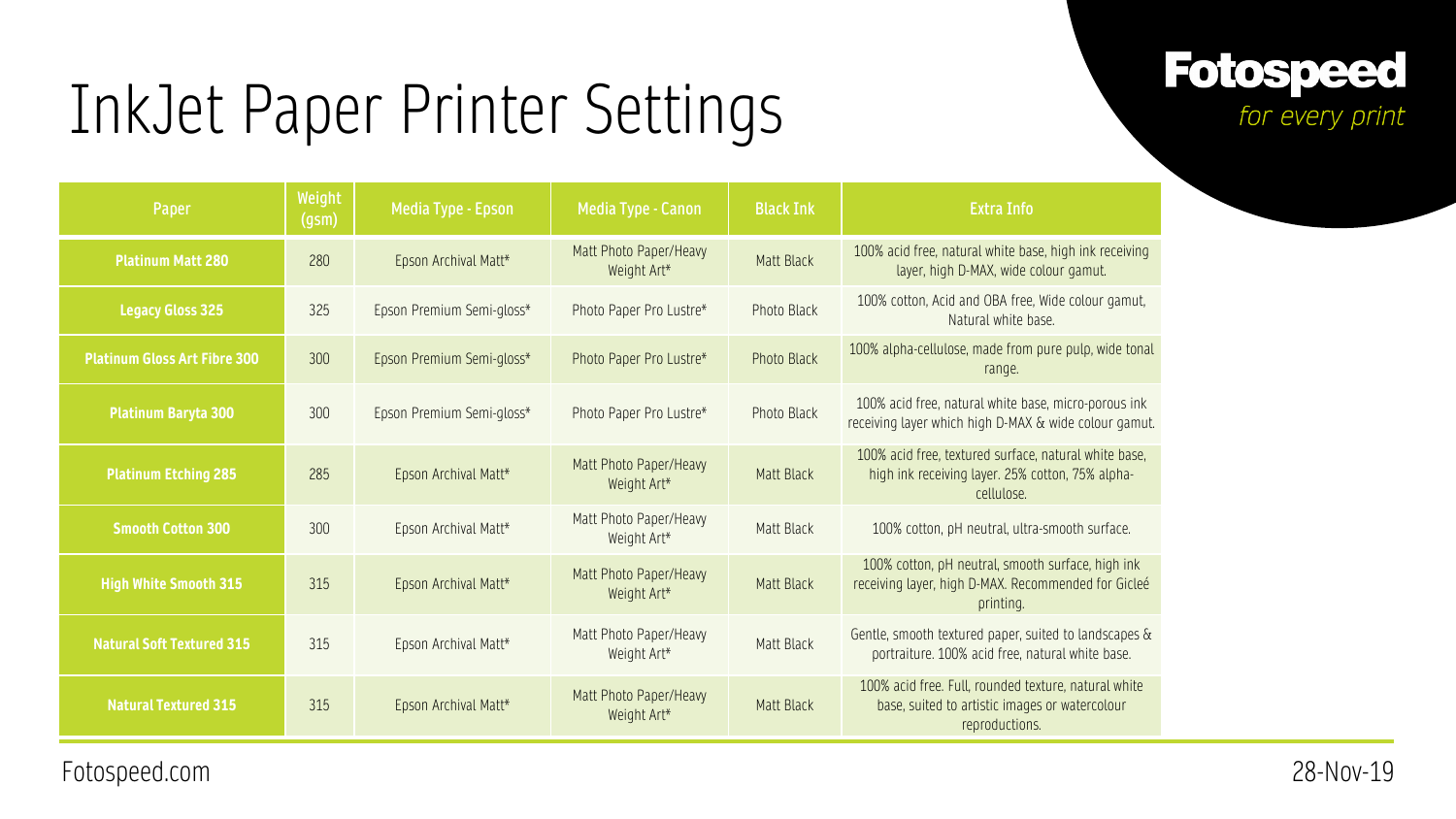#### **Fotospeed** for every print

| Paper                              | Weight<br>(gsm) | Media Type - Epson        | Media Type - Canon                    | <b>Black Ink</b>   | <b>Extra Info</b>                                                                                                                    |
|------------------------------------|-----------------|---------------------------|---------------------------------------|--------------------|--------------------------------------------------------------------------------------------------------------------------------------|
| <b>NST Bright White 315</b>        | 315             | Epson Archival Matt*      | Matt Photo Paper/Heavy<br>Weight Art* | <b>Matt Black</b>  | 100% cotton, very gentle texture, bright white base,<br>high D-MAX & wide colour gamut.                                              |
| NT Bright White 315                | 315             | Epson Archival Matt*      | Matt Photo Paper/Heavy<br>Weight Art* | Matt Black         | 100% acid free. Full, rounded texture, bright white base,<br>suited to artistic images or watercolour reproductions.                 |
| <b>Platinum Cotton 305</b>         | 305             | Epson Archival Matt*      | Matt Photo Paper/Heavy<br>Weight Art* | <b>Matte Black</b> | 100% OBA free and 100% cotton. Acid free paper with a<br>natural white base. Smooth matt surface. High D-Max.                        |
| <b>Cotton Etching 305</b>          | 305             | Epson Archival Matt*      | Matt Photo Paper/Heavy<br>Weight Art* | Matt Black         | 100% cotton and acid free. Textured matt surface with<br>a high D-Max and wide colour gamut. White base.                             |
| <b>Rococo Gloss Canvas 380</b>     | 380             | Epson Premium Semi-gloss* | Photo Paper Pro Lustre*               | <b>Photo Black</b> | Poly-cotton canvas, high-gloss finish, bright white. Crack<br>resistant surface is great for stretching & framing.                   |
| <b>Renaissance Matt Canvas 350</b> | 350             | Epson Archival Matt*      | Canvas Matt*                          | <b>Matt Black</b>  | Poly-cotton canvas, matt surface, bright white. Crack<br>resistant surface is great for stretching & framing.                        |
| <b>Baroque Matt Canvas 350</b>     | 350             | Epson Archival Matt*      | Canvas Matt*                          | <b>Matt Black</b>  | Poly-cotton canvas, matt surface, natural white. Crack<br>resistant surface is great for stretching & framing.                       |
| <b>Graffiti Matt Canvas 340</b>    | 340             | Epson Archival Matt*      | Canvas Matt*                          | Matt Black         | Poly-cotton canvas, available in cut sheet and rolls,<br>bright white. Crack resistant surface is great for<br>stretching & framing. |

Fotospeed.com 28-Nov-19